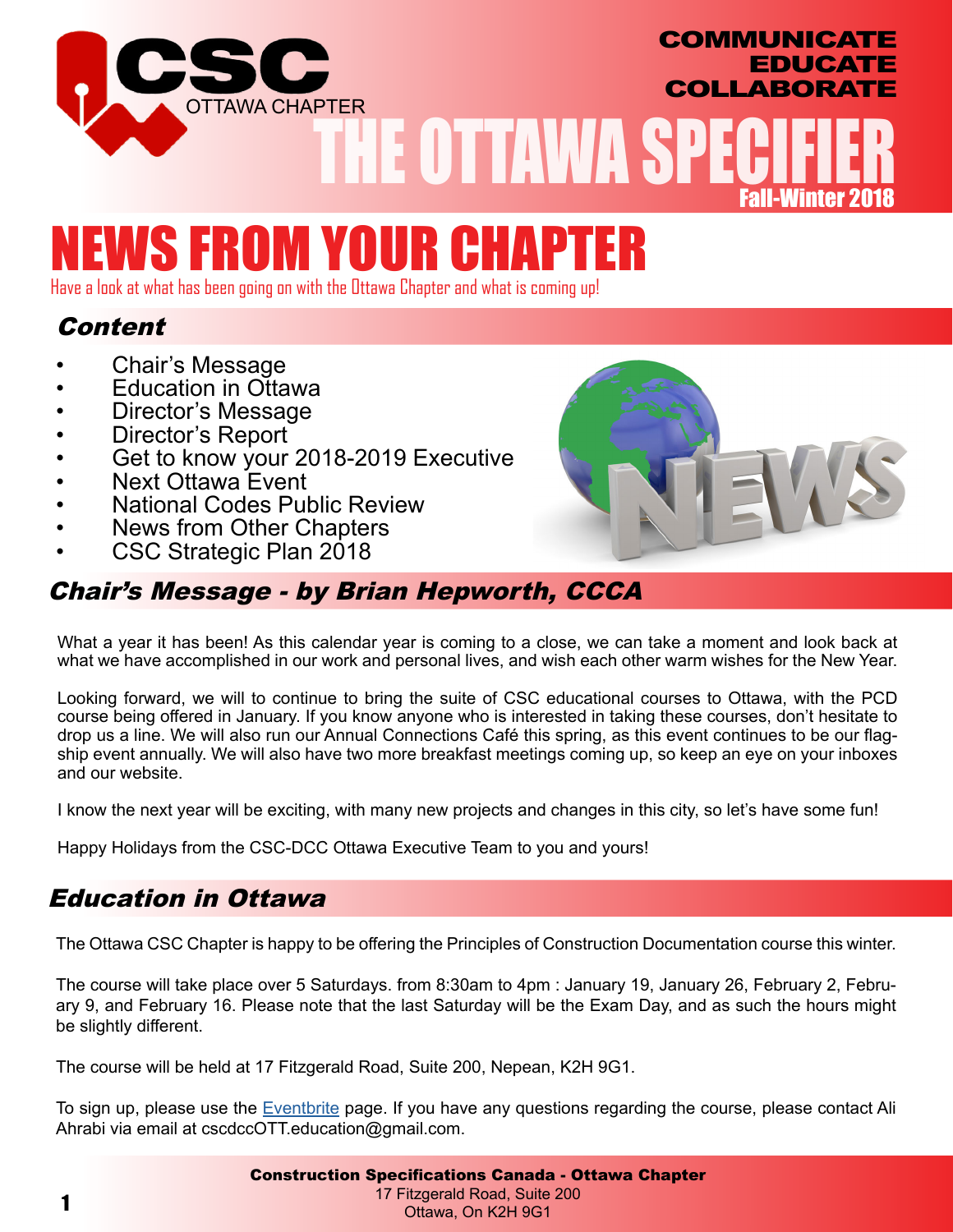

# Director's Message - by Jeff Halashewski, RSW

First of all, I would like to thank the Ottawa Chapter for a warm welcome to Ottawa.

The last 10 years in Edmonton were great, but I am really looking forward to seeing where things go with the Ottawa Chapter. Since Charbel's notice of stepping down from the Director position, there was no time to post the position so, I put my name forward to the Ottawa Chapter Executive and they voted me in as the new Chapter Director. This is a two-year term ending Spring of 2020.

So if you have any questions or concerns or even some good news that I can forward on to the Association office feel fee to contact me at cscottawa@gmail.com

#### **What does a Director Do???**

Well, from what I can tell the Director holds a very important position within the Chapter, and an important part of CSC as a whole. Duties are as follows:

- Attend all Board meetings and be prepared to deal with the business of the Board.
- Govern and administer the Constitution By-laws, and policies of the Association.
- Actively and conscientiously participate in the business and affairs of the Board.
- Serve as liaison between the Board and Chapter members
- Report to the Association and Board all matters of importance arising at the Chapterlevel.
- Provide timely input and advice on issues, proposals and activities brought to, and developed by, the Board.
- Participate on CSC committees and subcommittees.
- Effectively transmit and promote the Association plans, programs and policies to the Chapter membership by:
	- **•** The chapter newsletter "Specifier", summarizing each Board Meeting.
	- **O** Verbal report to the Chapter Executive at Chapter Executive meetings

# Director's Report - by Jeff Halashewski, RSW

Board Members in attendance, October 2018:

President Paul Gerber 1 st VP Greg Hofsted 2 nd VP Wyatt Eckert 3 rd VP Kim Thompson 4 th VP Kaz Kanani Past President David Boyle

Secretary/ Treasurer Don Shortreed

Executive Director Nick Franjic

**Registrar** Keith Robinson

Atlantic Chapter Scott Cunning

Calgary Chapter Tim Simpson

Edmonton Chapter Kevin Osborne

Grand Valley Chapter Russ Snow

Hamilton Niagara Chapter Stan Bury

London Chapter Kees Govers

Montreal Chapter Yvon Lachance

Ottawa Chapter Jeff Halashewski

Quebec Chapter Guy Houle

Regina Chapter Rick Hadubiak

Saskatoon Chapter Brennen Mills

Toronto Chapter Steve Gusterson

Vancouver Chapter Kelly Sawatzky

Vancouver Island Chapter David Graham

Winnipeg Chapter Barb Boroskae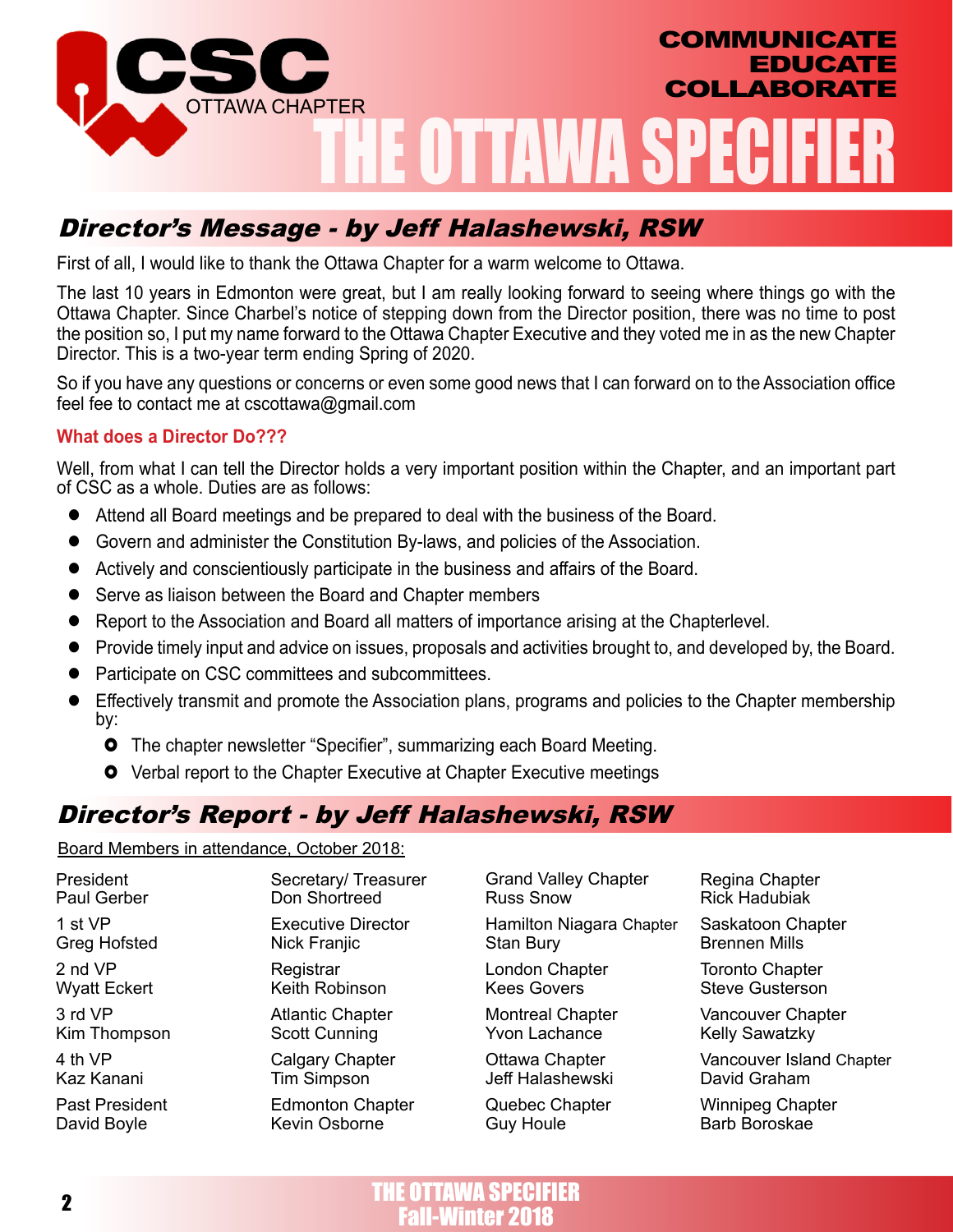

# Director's Report - by Jeff Halashewski, RSW - Cont'd

\*\*The following items are just highlights on the Directors meeting.\*\* Next meeting in March 2019!

#### **Marketing**

- 1. Marketing Committee Update: Some may not know but the Marketing Committee has created a new position for the Chapters across Canada, to better communicate the needs of Chapters and to create marketing initiatives and directions to keep consistency between Chapters. This week the first Marketing Committee meeting with all the Chapter Marketing Liaison's took place. We are looking for good things to happen here!
- 2. National Website & Chapter Web Pages: The Marketing Committee has engaged a company to work on the new website. We will be looking for updates at the March 2019 Board of Directors Meeting. The launch should coincide with the National Conference in Regina.
- 3. Social Media: Twitter presence for all chapters are now active! When you get a chance follow the Chapter and engage the executive at a social media level.
- 4. Awards Banners: Ideas have been bouncing around for the past few years whether to keep the paper banners or look for an alternative. Outcome has been decided, the Chapter Awards are being transferred into a digital format. Chapters have been requested to send their banners to the Association office to get the process started.
- 5. CSC Courses and Colleges: Since we now have a few colleges under our belt, the Marketing Committee is looking to the future and engaging other colleges across Canada. Current colleges hosting the PCD as part of their curriculum are as follows: Centennial College, Humber College, George Brown, Sheridan College & Ryerson University.

#### **Translation Committee**

- 1. The translation committee was formed to translate smaller documents for the association office and other committee at the National Level. Looking forward with the different marketing initiatives the translation committee is expected to be busy over the next year. Translation committee members are as follows:
	- Yvon Lachance, Montreal Chapter
	- Fanny Bertrand, Montreal and Ottawa Chapter
	- Philip Caron, Montreal Chapter
	- Pierre Hebert, Montreal Chapter
	- Michel Theauvette, Ottawa chapter

#### **Designations**

- 1. RSW: 1 new RSW in 2017 (Jeff Halashewski). Currently 14 Specifiers pursuing their RSW designation.
- 2. CSP: 6 new CSP members in 2017.
- 3. CTR: 10 new CTR's in 2017.
- 4. CCCA: 14 members working towards CCCA designation.

#### **Conferences**

2019 Regina 2020 Montreal 2021 Saskatoon 2022 Ottawa 2023 still open, Chapter that is open to have a Conference must provide a presentation at the next Board Meeting in March 2019.

#### **Chapter Award of Merit**

2018 Ottawa Chapter had no nominations, I challenge the membership to contact our Nominations Officer (John Cooke) and send name of members you have seen make a difference within the association.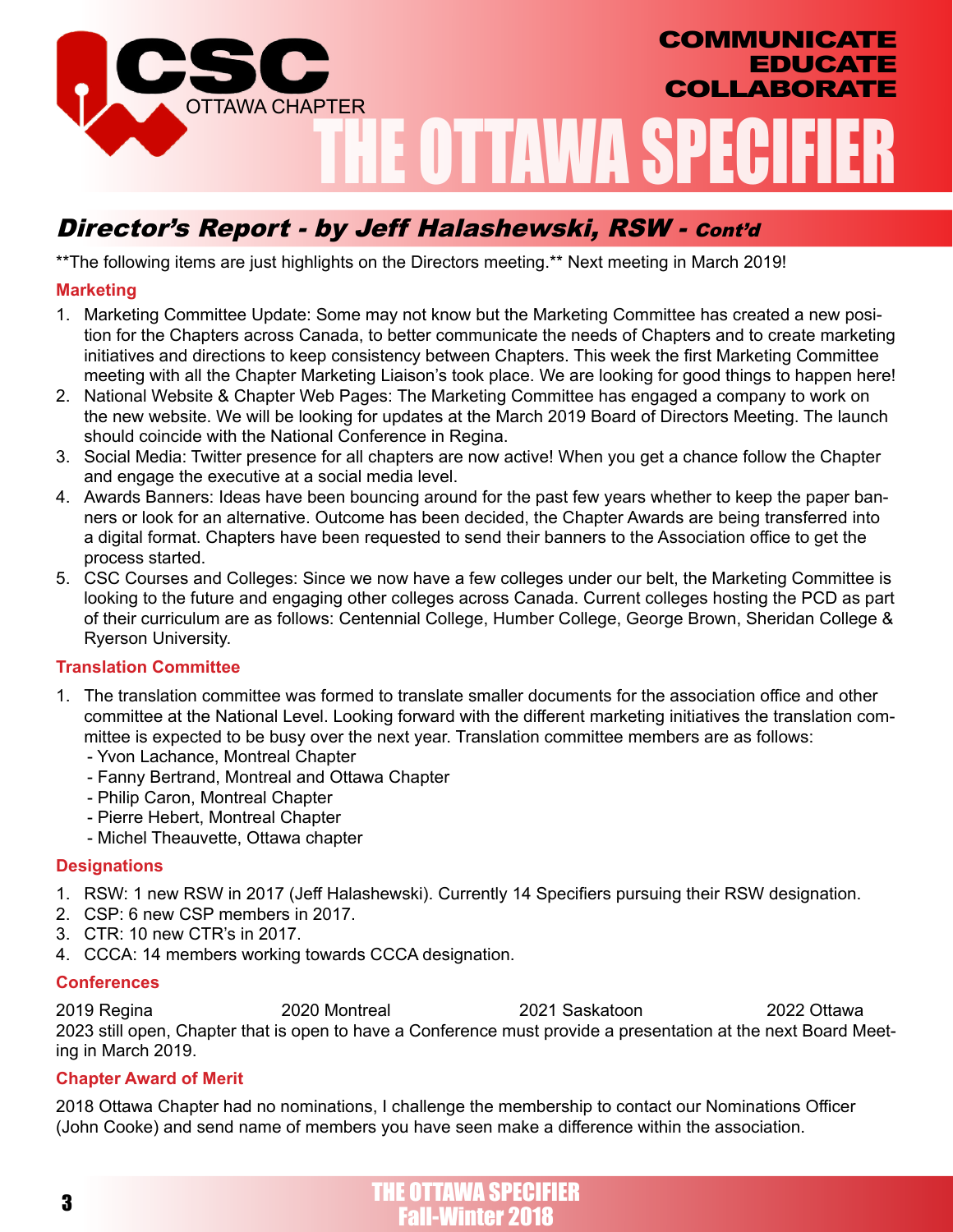

# Director's Report - by Jeff Halashewski, RSW - Cont'd

#### **Lifetime Membership Awards**

2018 Lifetime Membership Award:

- John Cooke FCSC RSW,
- Peter Semchuck FCSC RSW CCCA

2019 Nominations have opened and will close mid-February. If you intend on providing a nomination for a Lifetime Membership Award, please contact your Chapter Director and they will help out with getting signatures required for this Award.

#### **College of Fellows Nominations**

2018 College of Fellow induction:

• Peter Hiebert FCSC, CTR

2019 Nominations have opened and will close mid-February. If you intend on providing a nomination for the College of Fellows contact your Chapter Director and they will help out with getting signatures required for the nominations process.

#### **Strategic Plan 2018 and Beyond**

A copy of the Strategic is included in the email you've received which goes through the Association's Vision, Values and Mission. Every member should be aware of this document as it is a part of us, as an association.

I am looking forward to the March Board of Directors Meeting. I will send out my report in the Spring Specifier.

# Get to Know your 2018-2019 Ottawa Chapter Executive!

So we thought it would be a good idea to introduce ourselves by presenting 3 quick facts about each of ourselves! So next time you see us - please come and say hello!



**-Winter 2018 THE OTTAWA SPECIFIER**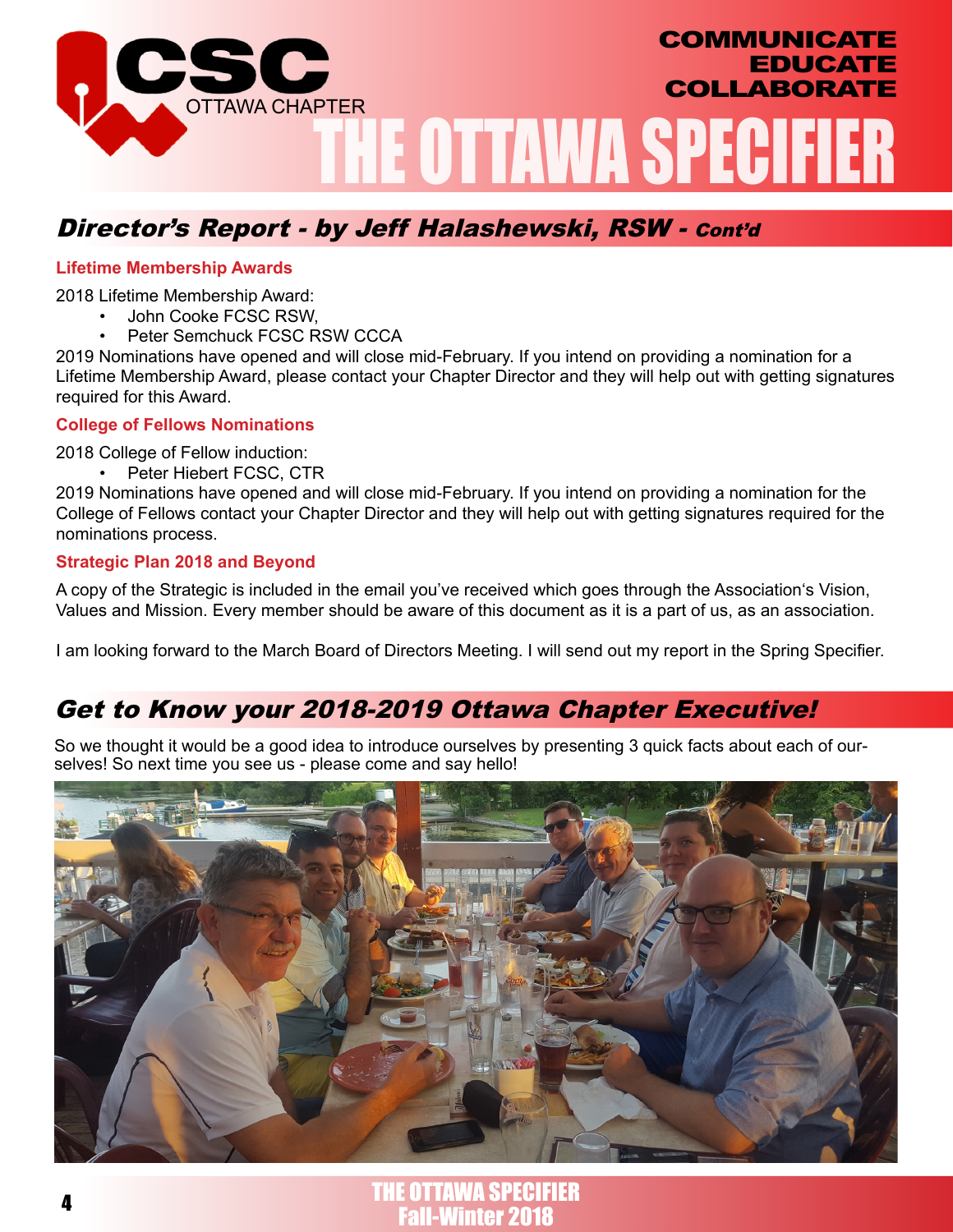

# 2018-2019 Executive

## **Director - Jeff Halashewski, RSW**

- I moved from Edmonton, Alberta, 8 months ago to join Architecture49.
- I am originally from Woodstock, Ontario and graduated from Fanshawe College (Architectural Technologist)
- I fear speaking in public.

## **Chair & Membership Officer - Brian Hepworth, CCCA**

- I grew up in Ottawa and have worked for the Ottawa-Carleton District School Board for the past 10 years.
- I was introduced to CSC by a coworker, and have received my CCCA designation.
- I enjoy travelling, sports, and food, and try to combine them whenever I can to sample the local culture.

## **Treasurer - Justin Tudor, P.Eng.**

- I'm a Engineer, specializing in building envelope restoration for Keller Engineering.
- I split my time between offices in Ottawa and Calgary.
- I've lived in 5 provinces and 12 houses, had 7 cats, 2 dogs, 3 kids, a fish, and a wife.

## **Education & Certification Officer - Ali Ahrabi, M.Sc, CTR, P.Eng. ing.**

- I am a professional Civil/structural engineer currently working for Hilti as a Project Manager.
- My journey with CSC started in the 2015 conference in Winnipeg and I'm a CSC member since then.
- I consider myself Marco Polo since I have lived in 9 different cities across the world throughout my life.

## **Program and Events Officer - Mark Buckshon**

- I am a publisher of regional & national Construction publications in Canada and the U.S.
- I was introduced to CSC in 1991. I have served many years on the executive and 2 years as Chair.
- Wishing to be a foreign correspondent, I lived & worked as a journalist in Rhodesia (Zimbabwe) from 78-80.

## **Marketing & Communications Officer & Student Liaison Officer - Fanny Bertrand, OAQ, LEED AP**

- I am an architect originally from Montreal, working at the National Research Council of Canada in Ottawa.
- I was introduced to CSC in 2013 & involved in the Montreal Chapter before moving to Ottawa last year.
- I lived in Chile for 5 years. Absolutely loved it, so as a souvenir, I brought back my wonderful husband! :)

## **Engineering Officer - Chris Vopni**

- I am a Structural Engineer working at John G. Cooke & Associates in Ottawa.
- I've been involved in CSC since 2008 when I completed the PCD and CCCA courses.
- I've worked as a photo editor for the International Ice Hockey Federation.

## **Chapter Advisor & Nomination Officer - John Cooke, P.Eng., FCSC, RSW**

- I am a Structural Engineer, specializing in Conservation, and an RSW.
- With CSC since 1993, I've been the better for it. I am a Past President (2007) & have sat on many Committees.
- Founded John G Cooke and Associates Ltd, with 3 partners in 1992.
- In business 26 years, in Canada 38 years: 5 in Calgary, 3 in Toronto, and the rest in Ottawa!

## Hope you enjoyed getting to know us better! Don't hesitate to contact us!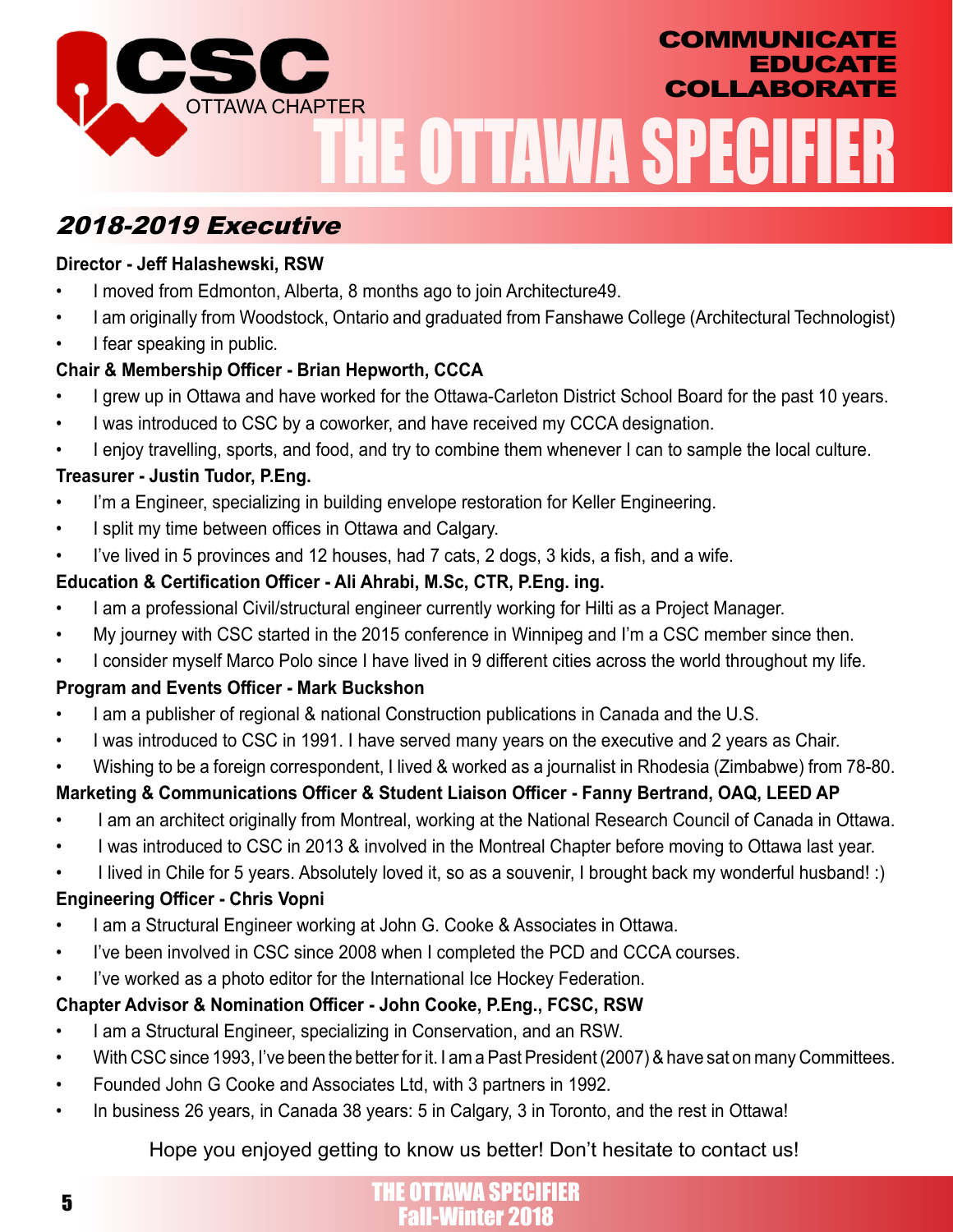

## Next Event in Ottawa

Please join us at our Next event, part of our Breakfast Series, on January 17th, 2019, from 7:30 am, at the Ottawa Conference and Event Centre, located at 200 Coventry Road, Ottawa, K1K 4S3

## An Overview of CSA A23.1/2-2018 for Specifiers of Concrete Floors

Specifiers of concrete floors are encouraged to join us for a special presentation by the Concrete Floor Contractors Association on updates to the new edition of CSA A23.1/2-2018 "concrete materials and methods of concrete construction".

For more information or to purchase your ticket, please visit our **Eventbrite** page!

## National Codes Public Reviews

Public review on proposed changes to the 2015 editions of Codes Canada publications takes place from November 7, 2018 to January 4, 2019.

The Canadian Commission on Building and Fire Codes (CCBFC) would like to invite your organization and its members—as important stakeholders in the development of Codes Canada publications—to take part in the [fall](https://www.nrc-cnrc.gc.ca/eng/solutions/advisory/codes_centre/public_review/2018.html) [2018 public review](https://www.nrc-cnrc.gc.ca/eng/solutions/advisory/codes_centre/public_review/2018.html) of proposed changes to the 2015 national model codes.

Codes Canada publications, comprising the National Building, Fire, Plumbing and Energy Codes, are model codes developed by the CCBFC that the provinces and territories can adopt as is, or with modifications, as part of their building, fire and plumbing regulations.

The [public review](https://www.nrc-cnrc.gc.ca/eng/solutions/advisory/codes_centre/public_review/2018.html) is one of the principal steps in the process for updating national code documents, providing a nation-wide forum where anyone can review and comment on the changes proposed. Following the review, CCBFC Standing Committees will consider all comments and make final recommendations on each proposed change. Subject to approval by the CCBFC, the final changes will be published by NRC in the 2020 editions of Codes Canada publications.

The public review will run from *November 7, 2018 to January 4, 2019* on the Codes Canada Web site, [www.CodesCanada.ca](https://www.nrc-cnrc.gc.ca/codescanada/index.html).

This third public review of the 2015 code cycle focuses on changes being proposed to the 2015 editions of the [National Building Code \(NBC\)](https://www.nrc-cnrc.gc.ca/eng/publications/codes_centre/2015_national_building_code.html), the [National Fire Code \(NFC\)](https://www.nrc-cnrc.gc.ca/eng/publications/codes_centre/2015_national_fire_code.html) and the [National Plumbing Codes \(NPC\)](https://www.nrc-cnrc.gc.ca/eng/publications/codes_centre/2015_national_plumbing_code.html). No changes are being proposed for the National Energy Code for Buildings this public review.

The CCBFC wishes to thank your organization and its membership for contributing to the development of Codes Canada publications.

## *We invite you to forward this message to your membership and stakeholders so as to ensure the greatest possible awareness and participation.*

For further information, please contact Anne Gribbon, Secretary to the CCBFC, at [NRC.CCBFCSecretary-](mailto:NRC.CCBFCSecretary-%20SecretaireCCBPI.CNRC%40nrc-cnrc.gc.ca?subject=)[SecretaireCCBPI.CNRC@nrc-cnrc.gc.ca](mailto:NRC.CCBFCSecretary-%20SecretaireCCBPI.CNRC%40nrc-cnrc.gc.ca?subject=).